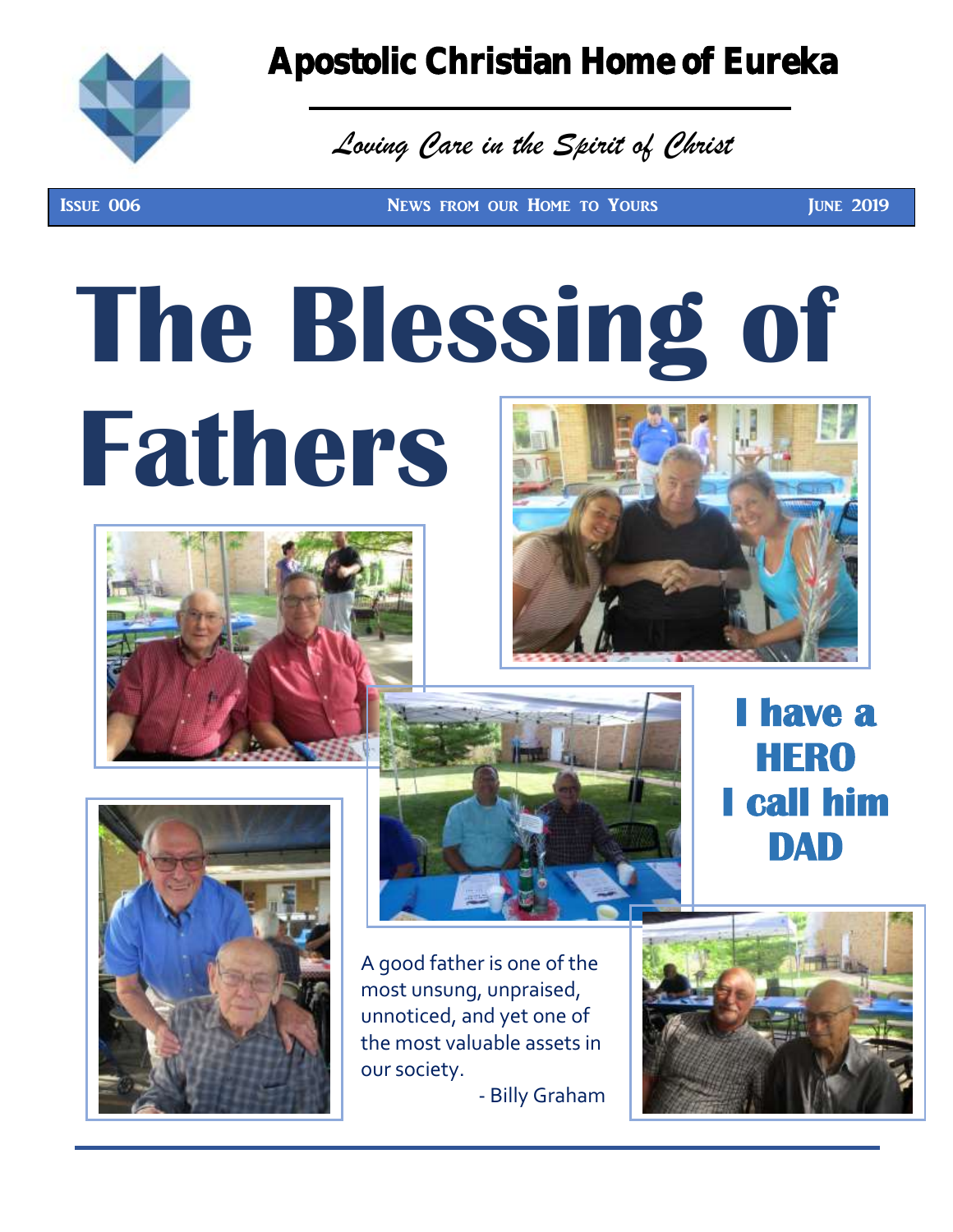## All About Dad



Don Gudeman (Left) reminisces about how they would go to town on Saturday Night to Thomas' Grocery Store and his dad would get them an ice cream. Soda pop was a treat they would get every week during the summer!





that her father came over from Germany to the United States.

She remembers how her father would take them to school with a horse and buggy. On one particularly rainy day her father asked the school teacher if she wanted a ride. She said yes, but the only place to sit was on her father's lap (and he was a preacher). She didn't bat an eye; she took her seat and happily rode to the school house out of the rain.

Allen Schrock (left) remembers a time when his father would buy Black Bing Cherries and give them to his neighbors and family.

He also remembers a time when his father bought bushels of Golden Delicious apples on his 50<sup>th</sup> birthday and handed Marian Wiegand (right) tells them out to family and friends.



Alice Jacobson (left) says she lived by the railroad tracks and her dad told her to never go by the tracks because it was a bad part of town. She said, "Oh no Daddy of course I won't, but one day she went over on her tricycle across the tracks and down the hill. When she turned around she saw her dad. He didn't say anything, just gave her a look and she knew she was in trouble!



Wes Knapp (above) says that he would go fishing on the Mackinaw River when they had some extra time for a couple of hours in the morning or afternoon. His father worked for the State of Illinois as a maintenance supervisor. In the winter when it snowed Wes would go along with his dad at night

and drive for him when he got tired.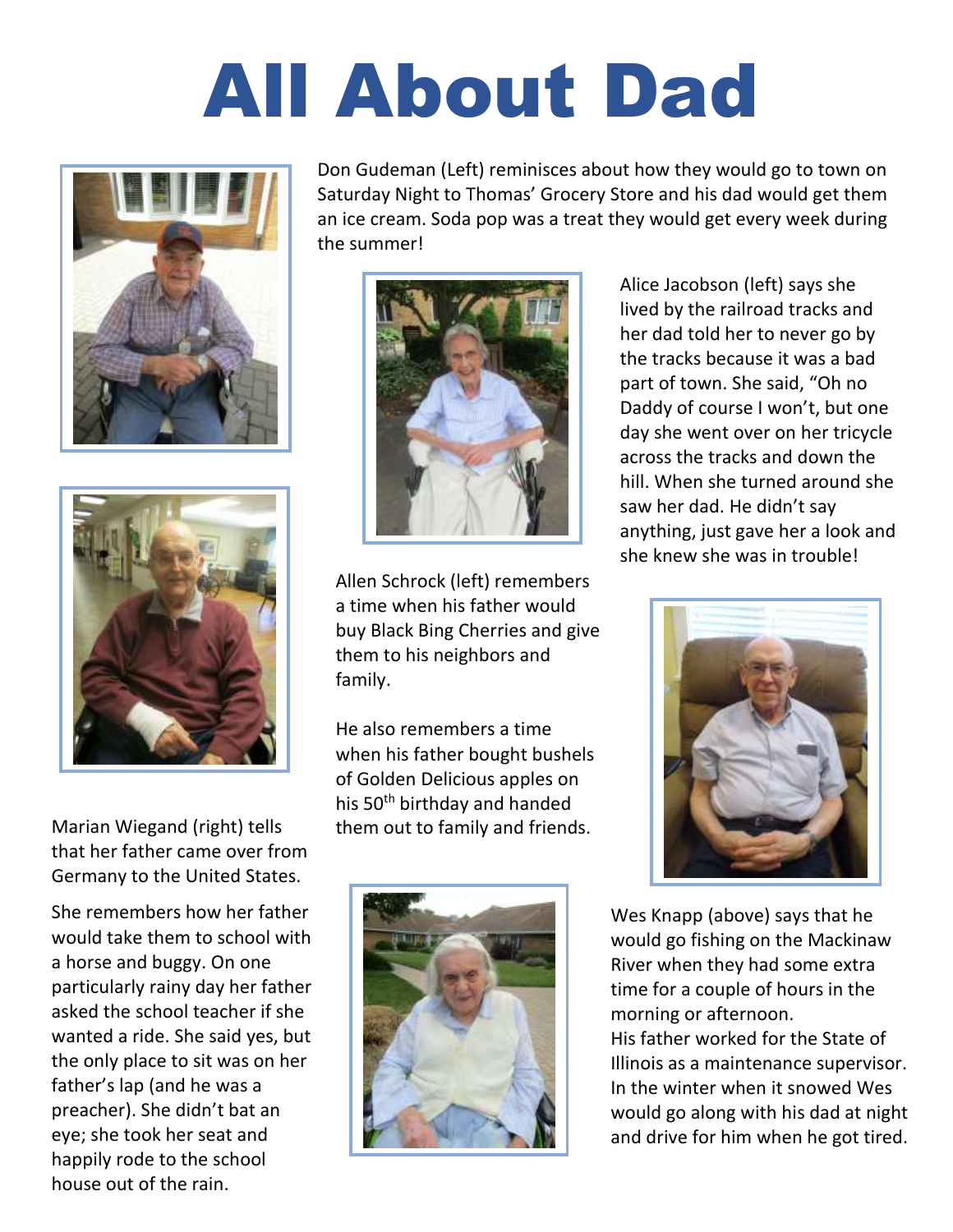

## **Take Me Out to the Ballgame Day!**



**Above:** Nurses Lisa Leman & Paula Stoller are pictured with CUB's memorabilia brought in by CUB's fan Paula Stoller **Below:** Cardinal fan Bob Poehlman gets ready for some ballgame food in the Downstairs Courtyard **Top Center:** Allison Rocke & Whitley Gregory Have some fun during baseball game day in the Upstairs Activity Room **Far right:** Sandra Morrow from Dietary shows off her Chicago CUB's shirt









Pictured during Baseball Game Food from left to right: Norma Ahrens, Barbara Tracy, and Verna Hartter



**Left:** Terry Hayes from the Dietary Department fixes himself a ballgame favorite.

**Below:** Brittney Schmidgall, Terry Hayes, Becky Kuras, and Jason Punke are pictures with a Cardinal's display brought in by Cardinal fan Chris Punke, ADON



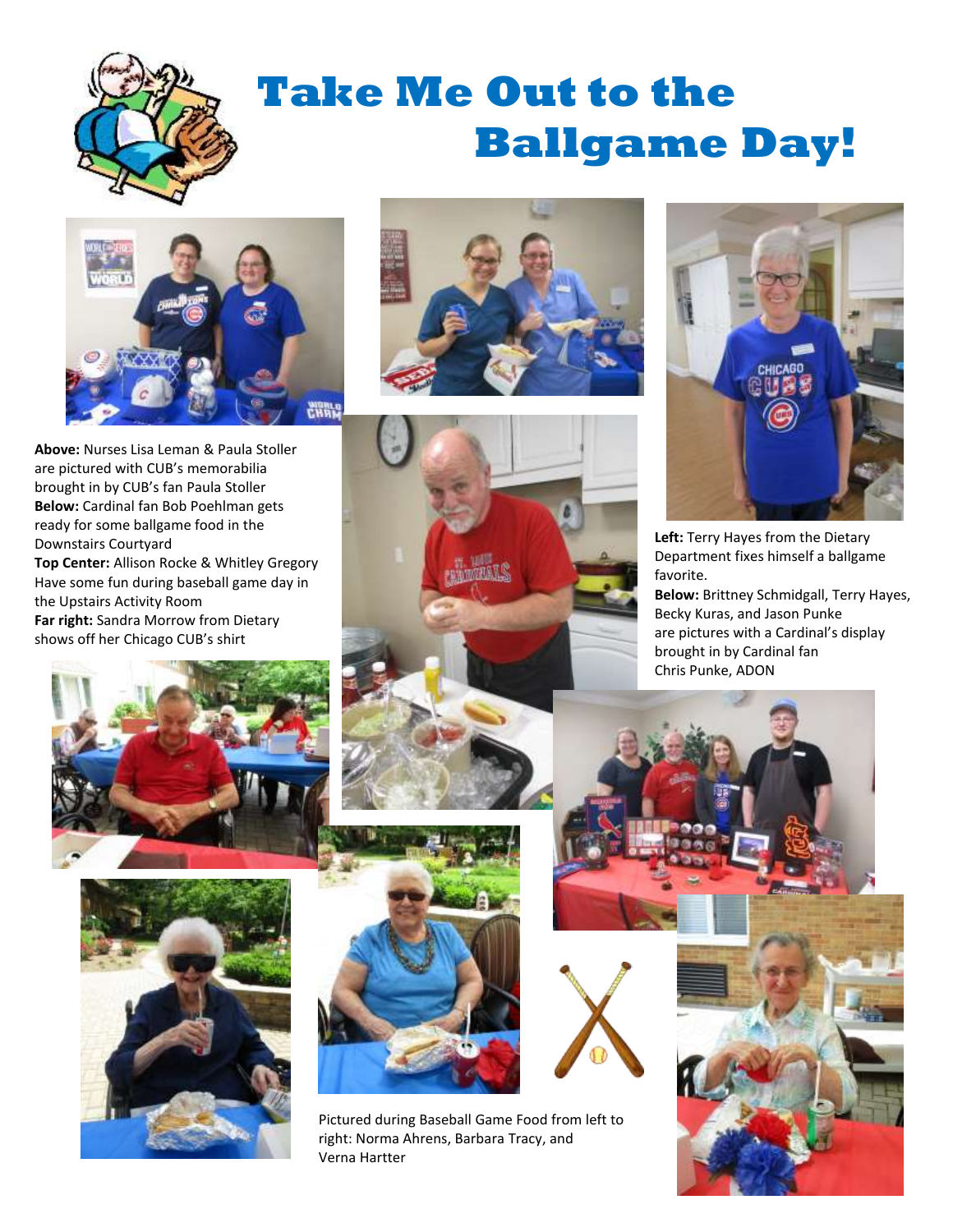

**Talent may get you on the field, but it's effort and attitude that will keep you there. - Babe Ruth -**







#### **There's no place like HOME**



**When life throws you a curve ball, hit it out of the park.**



**Life is like baseball. You will not hit every pitch. Make the most of the ones you do.**





**It's hard to beat a person who never gives up.**

-Babe Ruth-